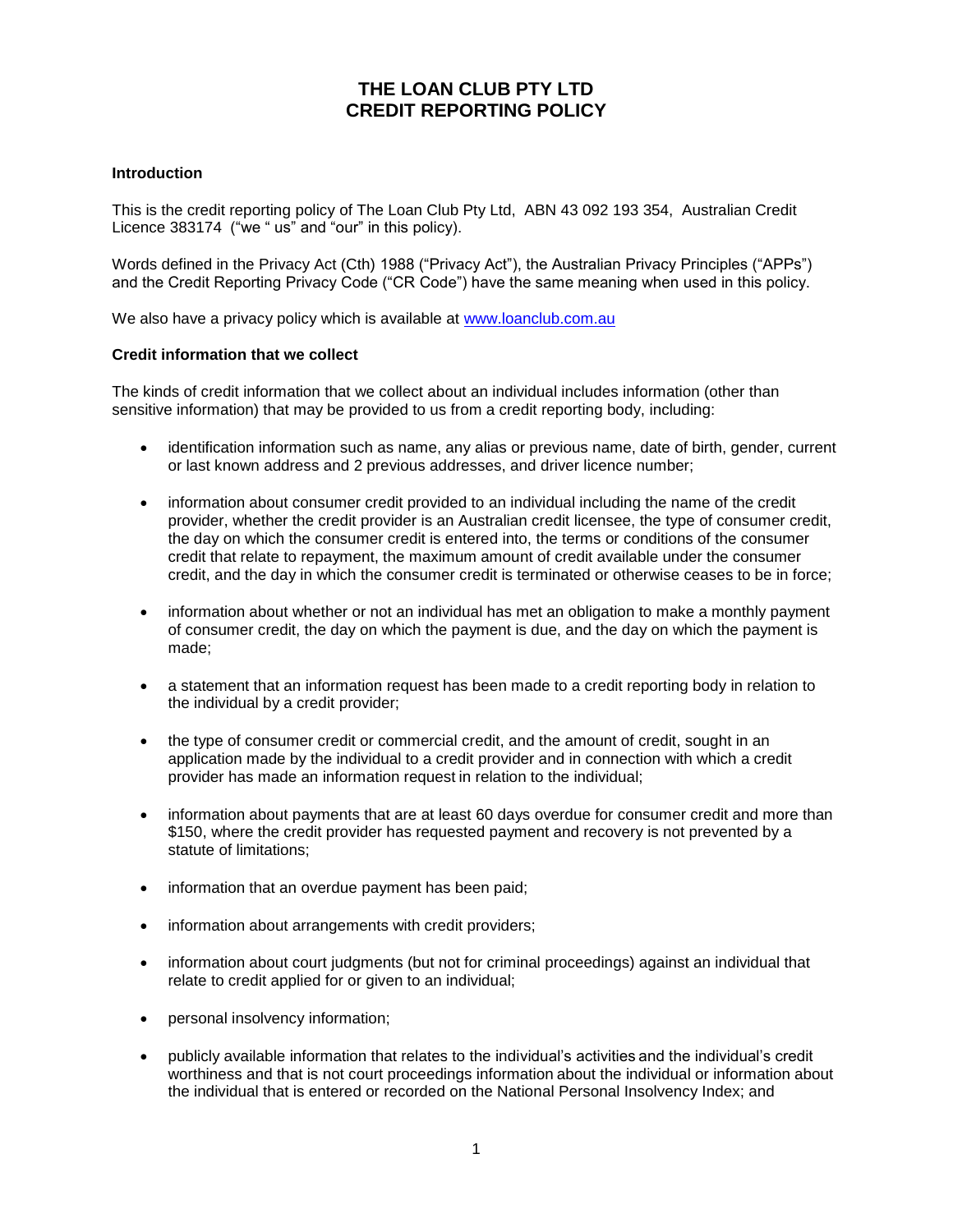• the opinion of a credit provider that the individual has committed, in circumstances specified by the provider, a serious credit infringement in relation to consumer credit.

# **Credit eligibility information**

If we obtain credit reporting information on an individual from a credit reporting body, or we derive information from it that has any bearing on the individual's credit worthiness and could be used in establishing the individual's eligibility for consumer credit, we refer to this information as "credit eligibility information" in this policy.

The types of credit eligibility information that we hold includes the credit information listed above. It may also include information such as credit scores and assessments which we generate from this information.

## **How we collect and hold credit information and credit eligibility information**

We collect credit information from customers either by telephone, in person or in documentation such as an application form (which may be an online application). We may also collect credit information when you make a request or enquiry of us.

We also collect credit information from publicly available sources or third parties, such as a referee provided by you, a credit reporting body or other credit provider, an insurer of your property, or a person selling your debt to us or engaging us to collect the debt.

We will hold credit information and credit eligibility information in secure electronic and physical files.

## **Why we collect hold, use and disclose credit information and credit eligibility information**

We may collect, use, hold and disclose credit information and credit eligibility information when permitted by law:

- to assess an application for credit or a guarantor;
- to use a credit reporting body;
- to manage credit that we provide;
- to assist customers avoid defaulting;
- to collect debts;
- to comply with laws;
- to deal with complaints;
- to assist other credit providers to do these things; and
- for other lawful purposes.

## **Disclosing credit information to a credit reporting body**

We may disclose credit information about you to a credit reporting body ("CRB"). The CRBs that we are likely to disclose your credit information to are as follows: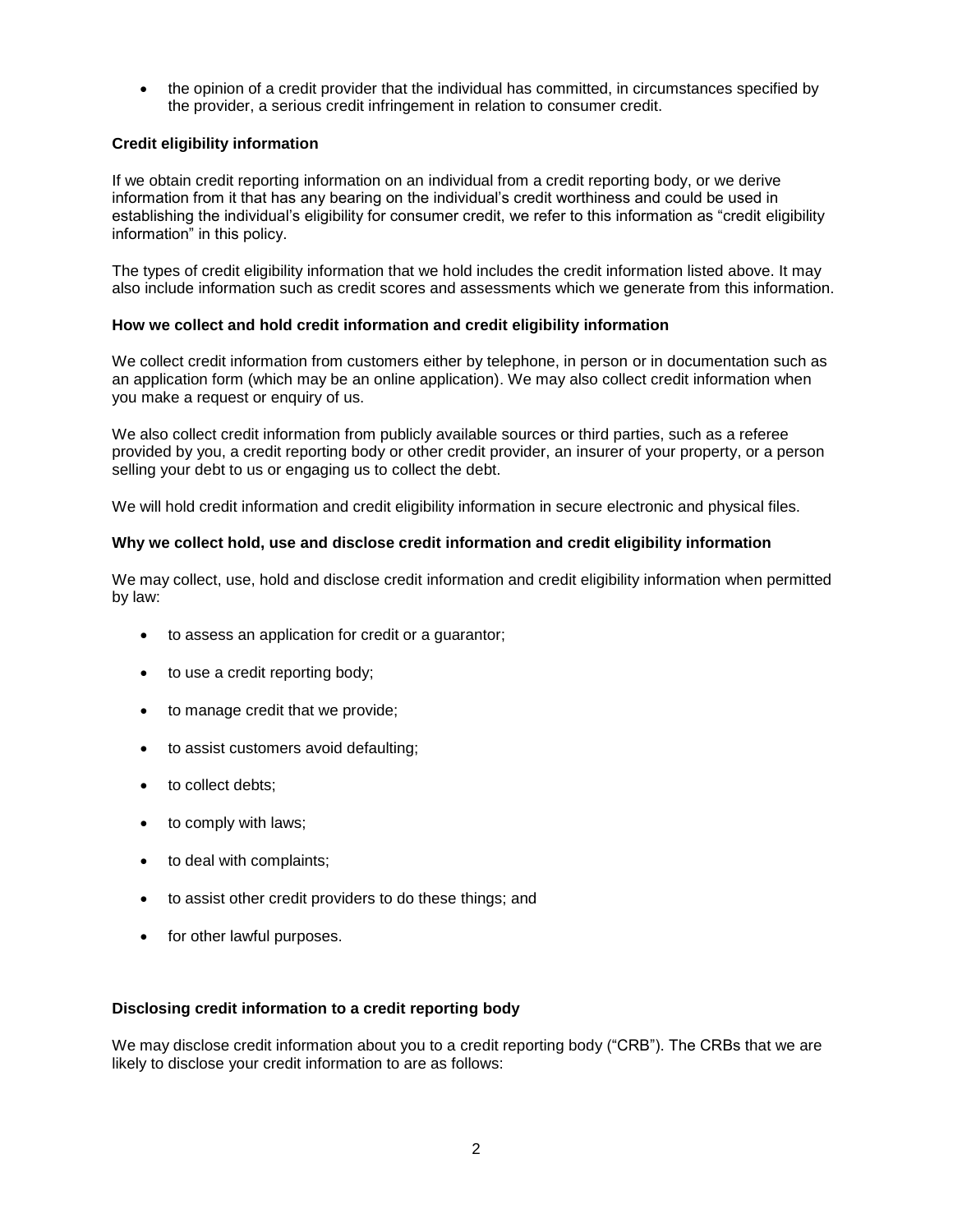**Equifax** Equifax - Customer Service PO Box 964 North Sydney NSW 2059 138 332 customercomplaintsAU@equifax.com

**Dun & Bradstreet** Attn: Public Access Centre PO Box 7405 St Kilda VIC 3004 1300 734 806 pac.austral@dnb.com.au

If we disclose your credit information to a CRB:

- the CRB may include the information in reports provided to credit providers to assist them to assess your credit worthiness; and
- if you fail to meet your payment obligations in relation to consumer credit or commit a serious credit infringement, we may be entitled to disclose this to the CRB.

Each CRB has a policy about the management of credit-related personal information. You can get a copy of the policy by contacting the CRB using its contact details above.

## **Your rights under the Privacy Act in relation to credit-related information**

Your rights under the Privacy Act in relation to credit-related information include the following:

- You may obtain the CRB's policy about the management of credit-related personal information by contacting the CRB. See contact details above.
- You have the right to access credit-related information that we hold about you from us, to request us to correct the information, and to make a complaint to us.
- You have the right to request a CRB not to use their credit reporting information for the purposes of pre-screening of direct marketing by a credit provider.
- You have the right to request the CRB not to use or disclose credit reporting information about you if you believe on reasonable grounds that you have been or are likely to be a victim of fraud.

## **How to access credit eligibility information**

On request from you we will provide details of the credit eligibility information we hold about you. The release of information is subject to some exceptions such as information relating to existing or any anticipated legal proceedings, together with exceptions provided by the Privacy Act.

Unless unusual circumstances apply, we should provide access to you within 30 days of the request.

We reserve the right to charge a fee for providing access to your information when permitted by law.

To protect your personal information, the request to us must be in writing and can be sent by letter or facsimile or email. All correspondence should be addressed to: